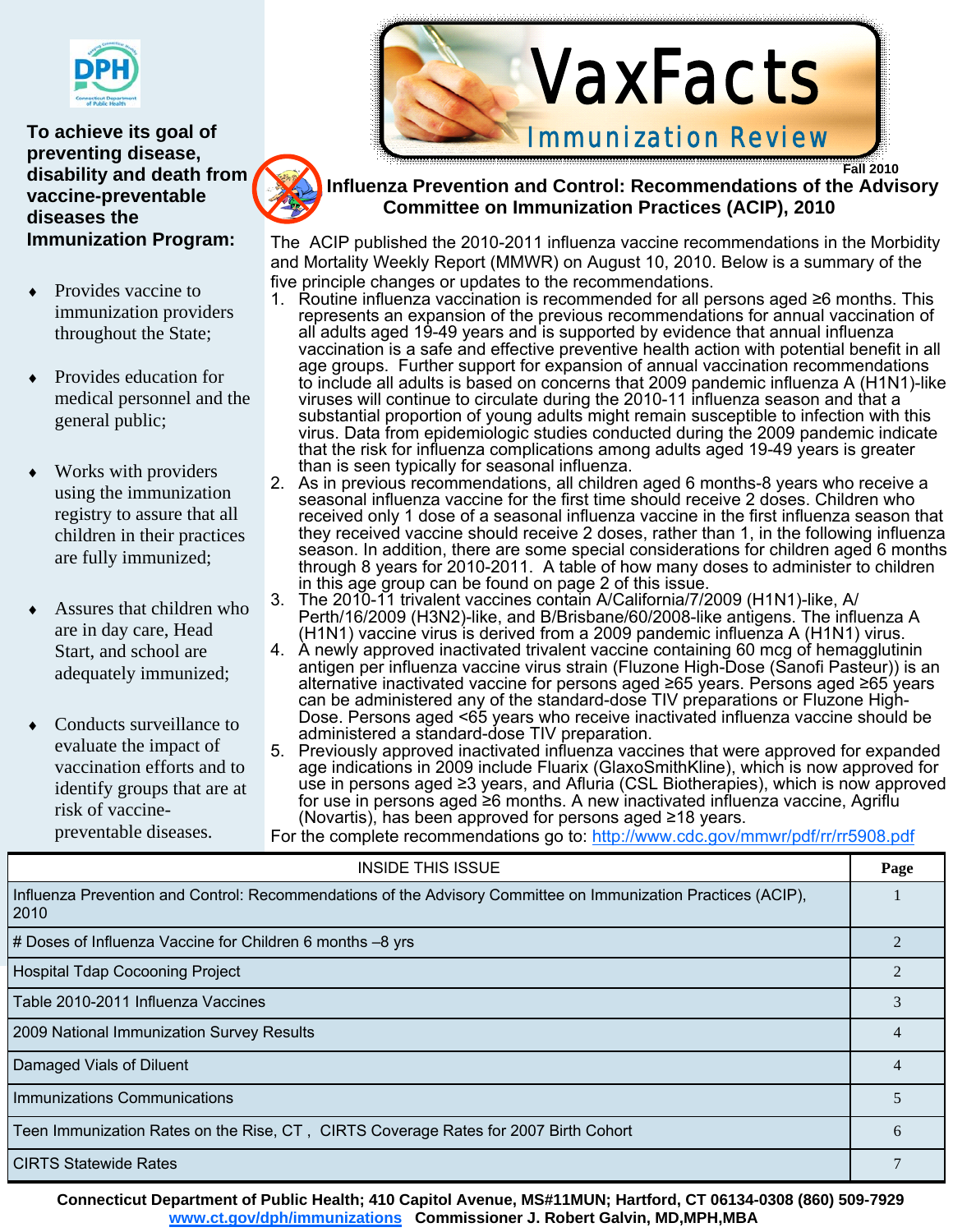

*Q. What does it mean when it is said that for VFC vaccine, you cannot charge more than \$21 administration fee for state-supplied vaccine?*  A. This charge refers to what would come out-of-pocket from the patient. You may not "collect" more than \$21.00 for an administration fee.

*Q. I understand that the daycare immunization requirements have changed. Do all children attending licensed daycares now need hepatitis A vaccinations?*  A. No, only children born **after January 1, 2009** are required to be vaccinated against hepatitis A. Children born prior to January 1, 2009 are not affected by this hepatitis A vaccine requirement, though it is still a recommended vaccine by the ACIP

*Q. What are the new influenza vaccine requirements for children in licensed daycare?*  A. Beginning January 1, 2011 all children between 6 months and 59 months of age are required to have received **at least one influenza vaccination every year by January 1st .** For January 1, 2011, that means the children in that age group will have to have received **at least one**  influenza vaccination of 2010- 2011 influenza vaccine preparation. See this page for a guide for determining the **total** number of doses

recommended for this season.



I

# VaxFacts

Immunization Review Fall 2010

Guide for determining the number of doses of influenza vaccine to give to children ages 6 months through 8 years during the 2010-11 influenza season

| Did the child receive influenza<br>vaccine prior to the 2009-10 | How many doses did the child receive in the<br>2009-10 season? | Number of doses<br>recommended<br>for the 2010-11<br>season |       |  |
|-----------------------------------------------------------------|----------------------------------------------------------------|-------------------------------------------------------------|-------|--|
| season?                                                         | H1N1 <sup>1</sup><br>Seasonal                                  |                                                             |       |  |
| No, yes, or unknown                                             | 0 or unknown<br>0, 1, 2, or unknown                            |                                                             | $2^2$ |  |
| No or unknown                                                   | 1 or $2$                                                       | 0, 1, or unknown                                            |       |  |
| No or unknown                                                   | $1$ or $2$                                                     | 2                                                           |       |  |
| Yes                                                             | $1$ or $2$                                                     | 0, 1, or 2                                                  |       |  |

1. Children who had a lab-confirmed 2009 H1N1 virus infection (e.g., reverse transcription-polymerase chain reaction or virus culture specific for H1N1 virus) are likely to be immune to this virus and can be considered to have a "1" in this column.

2. Give dose #2 a minimum of 4 weeks after dose #1. Children age 2 years or older can receive 2 injectable doses, 2 nasal-spray doses, or 1 of each.

#### **Hospital Tdap Cocooning Project**



Pertussis (whooping cough) is very contagious and can cause serious illness - especially in infants who are too young to be fully vaccinated. Infants too young to have completed their primary diphtheria-tetanus-acellular pertussis (DTaP) vaccine series account for the majority of pertussis-related complications, hospitalizations and deaths. Studies have shown that infants often become infected with pertussis from close contact with infected adults, particularly mothers, fathers, and household contacts whose immunity from the childhood DTaP vaccine series has waned. In 2006, the Advisory Committee on Immunization Practices recommended routine administration of tetanusdiphtheria-acellular pertussis (Tdap) vaccine for postpartum women who were not vaccinated previously with Tdap to provide personal protection and reduce the risk for transmitting pertussis to their infants. (Click on this link to view the full recommendations http://www.cdc.gov/mmwr/preview/mmwrhtml/ rr5704a1.htm)

During 2008 the Connecticut Department of Public Health Immunization Program initiated a pilot project working with hospitals to provide free Tdap vaccine to postpartum mothers and families, including infant caregivers. The project has expanded from five hospitals participating in 2008 to fifteen hospitals to date. Additionally four health departments and two community health centers are participating in the initiative by vaccinating fathers and other close contacts. The table below shows the amount of Tdap vaccine distributed and administered thus far.

| 2008  |       | 2009  |       | $2010$ (as of Sept) |       |  |
|-------|-------|-------|-------|---------------------|-------|--|
| distr | admin | distr | admin | distr               | admin |  |
| 1,160 | 230   | 3,125 | 2,747 | 4,855               | 3,230 |  |

If your hospital or health department is interested in participating in the Tdap Cocooning Project, please contact Kathy Kudish or Mick Bolduc at 860-509- 7929.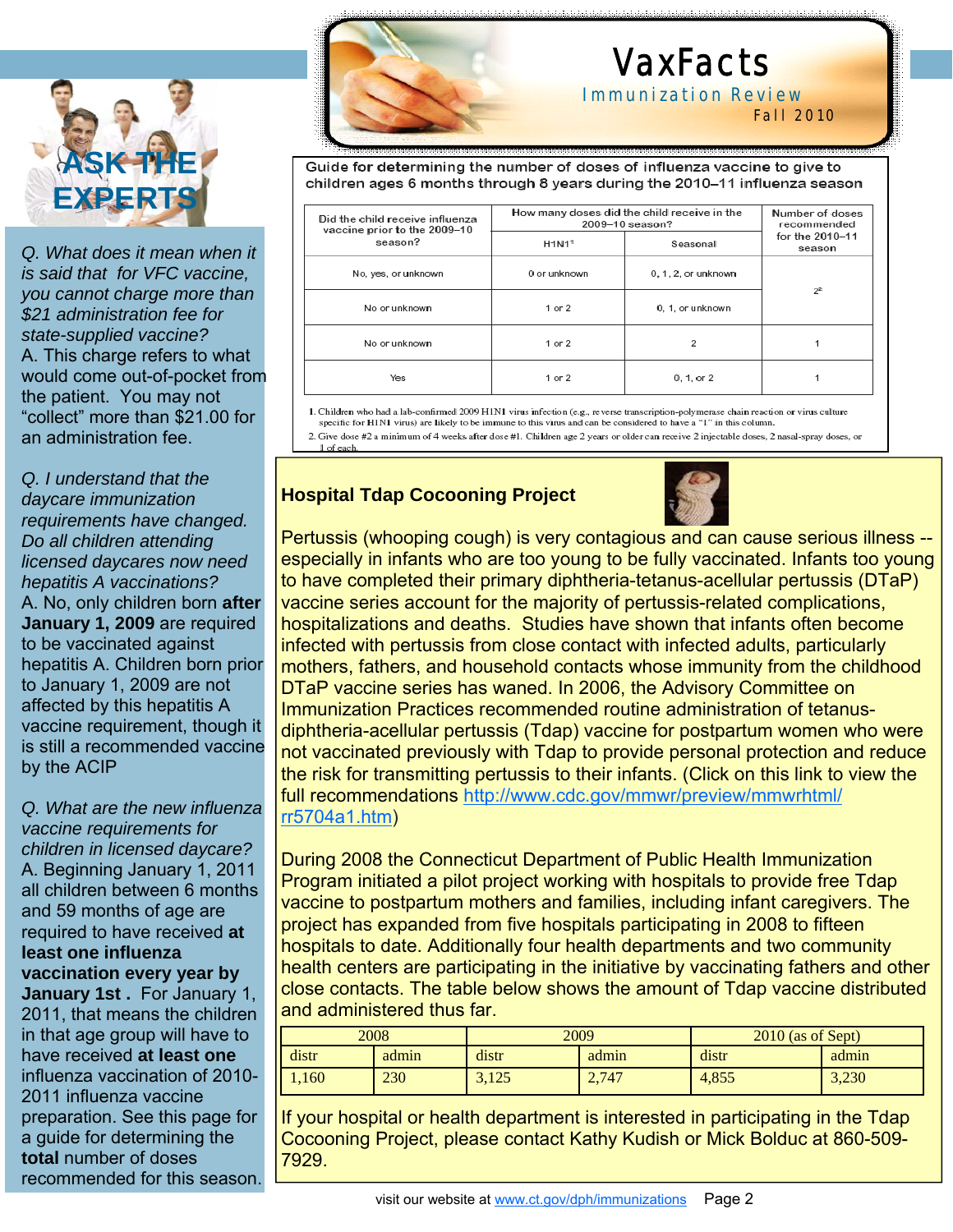

### VaxFacts Immunization Review

Fall 2010

| TABLE 2. Influenza vaccines for different age groups --- United States, 2010--11 season* |               |                     |                              |                                                 |                 |                 |               |
|------------------------------------------------------------------------------------------|---------------|---------------------|------------------------------|-------------------------------------------------|-----------------|-----------------|---------------|
| Vaccine                                                                                  | Trade<br>name | Manufacturer        | Presentation                 | Mercury<br>content (mcg<br>$Hg/0.5$ mL<br>dose) | Age<br>group    | No. of<br>doses | Route         |
| TIV+                                                                                     | Fluzone       | sanofi pasteur      | 0.25 mL prefilled<br>syringe | 0.0                                             | $6 - 35$<br>mos | 1 OF 25         | Intramuscular |
|                                                                                          |               |                     | 0.5 mL prefilled<br>syringe  | 0.0                                             | ≥36<br>mos      | 1 OF 25         | Intramuscular |
|                                                                                          |               |                     | 0.5 mL vial                  | o.o                                             | ≥36<br>mos      | 1 OF 25         | Intramuscular |
|                                                                                          |               |                     | 5.0 mL multidose<br>vial     | 25.0                                            | ≥6 mos          | 1 OF 25         | Intramuscular |
| TIV                                                                                      | Fluvirin      | Novartis Vaccine    | 5.0 mL multidose<br>vial     | 24.5                                            | $\geq$ 4 yrs    | 1 OF 25         | Intramuscular |
|                                                                                          |               |                     | 0.5 mL prefilled<br>syringe  | < 1.0                                           |                 |                 |               |
| TIV                                                                                      | Fluarix       | Glaxo<br>SmithKline | 0.5 mL prefilled<br>syringe  | 0.0                                             | ≥3 yrs          | $\mathbf{1}$    | Intramuscular |
| TIV                                                                                      | FluLaval      | Glaxo<br>SmithKline | 5.0 mL multidose<br>vial     | 25.0                                            | ≥18 утѕ         | $\mathbf 1$     | Intramuscular |

| TIV                  | Afluria              | CSL Biotherapies | 0.5 mL prefilled<br>syringe     | 0.0  | >Q<br>yrs***    |         | Intramuscular |
|----------------------|----------------------|------------------|---------------------------------|------|-----------------|---------|---------------|
|                      |                      |                  | 5.0 mL multidose<br>vial        | 25.0 |                 |         |               |
| TIV High<br>$Dose**$ | Fluzone<br>High-Dose | sanofi pasteur   | 0.5 mL prefilled<br>syringe     | 0.0  | $\geq$ 65 yrs   |         | Intramuscular |
| $LAIV++$             | FluMistss            | MedImmune        | o.2 mL sprayer,<br>divided dose | 0.0  | $2 - 49$<br>yrs | 1 OF 25 | Intranasal    |

\* Immunization providers should check Food and Drug Administration-approved prescribing information for 2010--11 influenza vaccines for the most updated information.

<sup>+</sup> Trivalent inactivated vaccine.

§ Children aged 6 months--8 years who have never received a seasonal TIV before or who did not receive at least 1 dose of an influenza A (H1N1) 2009 monovalent vaccine should receive 2 doses, spaced 24 weeks apart. Those children aged 6 months--8 years who were vaccinated for the first time in the 2009--10 season with<br>the seasonal 2009--10 seasonal vaccine but who received only 1

 $\P$  For adults and older children, the recommended site of vaccination is the deltoid muscle. The preferred site for infants and young children is the anterolateral aspect of the thigh.

\*\* Trivalent inactivated vaccine high dose. A 0.5-mL dose contains 60 mcg each of A/California/7/2009 (H1N1)-like, A/Perth/16/2009 (H3N2)-like, and B/Brisbane/60/2008-like antigens.

++ Live attenuated influenza vaccine.

§§ FluMist is shipped refrigerated and stored in the refrigerator at  $36^{\circ}F - 46^{\circ}F$  ( $2^{\circ}C - 8^{\circ}C$ ) after arrival in the vaccination clinic. The dose is 0.2 mL divided equally between each nostril. Health-care prov had wheezing or asthma?" Children whose parents or caregivers answer "yes" to this question and children who have asthma or who had a wheezing episode noted in the medical record within the past 12 months should not receiv

\*\*\* ACIP age indication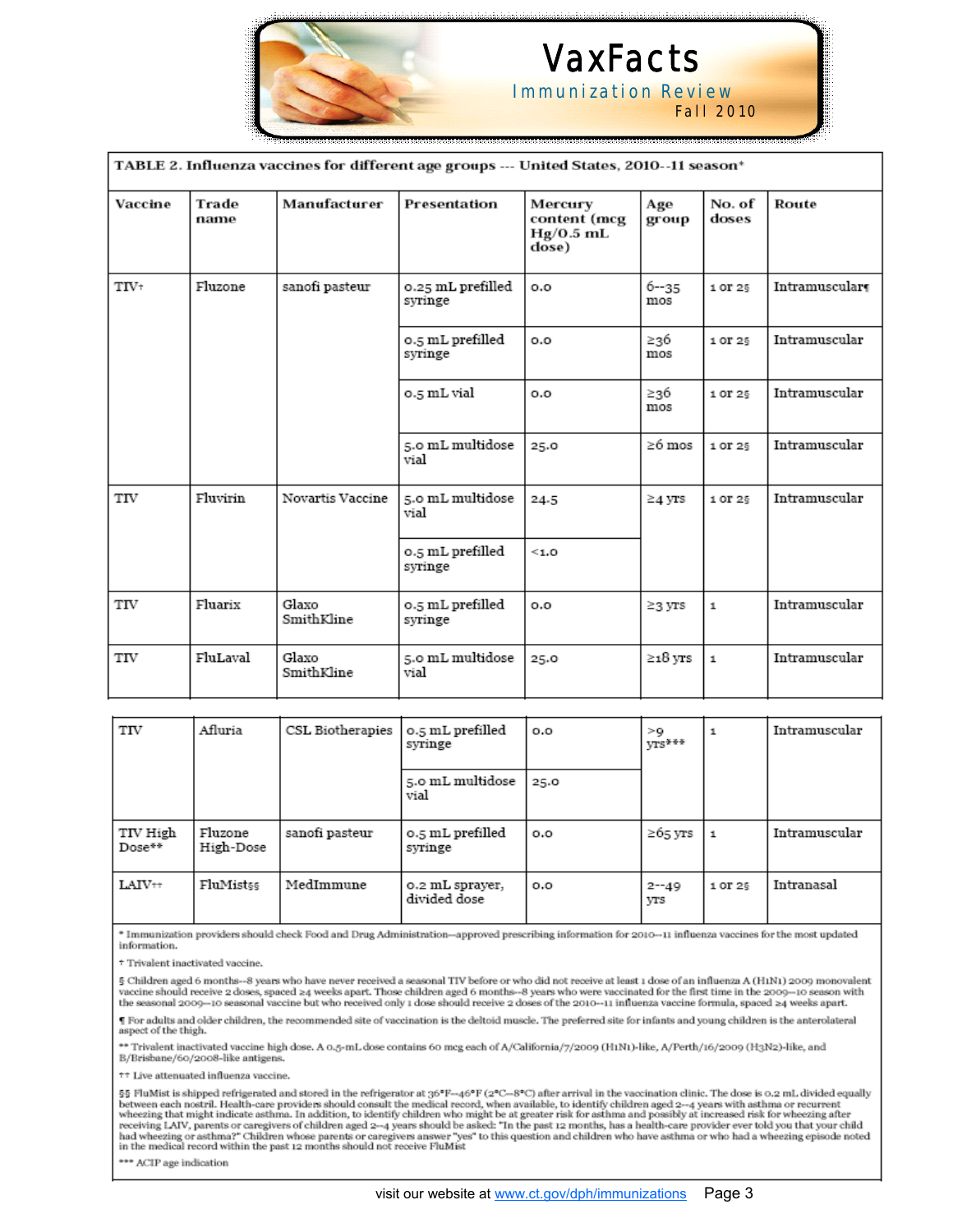**Immunization Program Epidemiologists:** 

**Region 1** *(western CT)*  Paul Sookram 860-509-7835 **Region 2** *(New Haven area)*  Vacant 860-509-7929 **Region 3** *(eastern CT)* Sharon Dunning 860-509-7757 **Region 4** *(Hartford area)* Linda Greengas 860-509-8153

**Local IAP Coordinators: Bridgeport**  Joan Lane 203-372-5503 **Danbury**  Irene Litwak 203-730-5240 **Hartford**  Tish Rick Lopez Sandra Abella 860-547-1426 x7048 **Naugatuck Valley**  Elizabeth Green 203-881-3255

**New Britain**  Ramona Anderson 860-612-2777

**New Haven**  Jennifer Hall 203-946-7097

**Norwalk**  Pam Bates 203-854-7728

**Stamford**  Cinthia Vera 203-977-5098

**Torrington**  Sue Sawula

860-489-0436 **Waterbury**  Randy York

203-346-3907 **West Haven** 

Betty Murphy 203-937-3665

**Other areas**  Debora Alvarenga 860-509-7241



### VaxFacts Immunization Review

Fall 2010

### **2009 National Immunization Survey (NIS) Results**

Since 1994, the National Immunization Survey (NIS) has been collecting data to monitor childhood immunization coverage. National data for children aged 19-35 months and born during January 2006-July 2008 indicate that vaccination coverage increased in 2009 compared with 2008 for HepB birth dose (from 55.3% to 60.8%) and HepA (from 40.4% to 46.6%), but coverage for PCV (≥4 doses) remained stable (80.4%). Full coverage for rotavirus vaccine was 43.9% among children born within 2 years of licensure. Coverage for poliovirus (92.8%), measles, mumps, and rubella (MMR) (90.0%), hepatitis B (HepB) (92.4%), and varicella (VAR) (89.6%) vaccines continued to be at or near the national health objective of 90%, although coverage for MMR and HepB vaccines decreased slightly in 2009. The percentage of children who have not received any vaccines remained low (<1%). Parents and primary-care providers continued to ensure that children were vaccinated, in spite of interim recommendations to suspend the booster dose of *Haemophilus influenzae* type b vaccine (Hib) because of a national shortage, and heightened public awareness of controversies in vaccine safety.

As for Connecticut, the State ranked sixth in the nation for the modified vaccine series of 4 DTaP-3 Polio-1 MMR-0 Hib (due to the Hib vaccine shortage)-3 Hep B-1 VAR with 76.0% coverage. The national average for the modified vaccine series was 70.5%; the highest coverage being achieved by Iowa (78.1%) and the lowest coverage by Missouri (56.2%). Connecticut's PCV coverage was highest in the nation at 90.7% compared to the national average of 80.4%. However, Connecticut's HepB birth dose coverage of 46.8% was lower than the national average of 60.8%.

For more information see the MMWR article at: http://www.cdc.gov/mmwr/ preview/mmwrhtml/mm5936a2.htm?s\_cid=mm5936a2\_w

#### **Damaged Vials of Diluent**

*All Users of State Supplied Vaccines* – There have been some recent reports of damaged vials of diluent, where the bottom of the vial was cut although the carton did not show signs of immediate leakage. When your vaccine order arrives, it's important to immediately check that you received the correct number of doses of diluent and that you inspect each vial carefully for any damage. If you have damaged or missing diluent, please call the Immunization Program at (860) 509- 7929 so replacement vials can be ordered for you. Failure to immediately call and report missing or damaged vials may result in your practice being responsible for the replacement of those vials.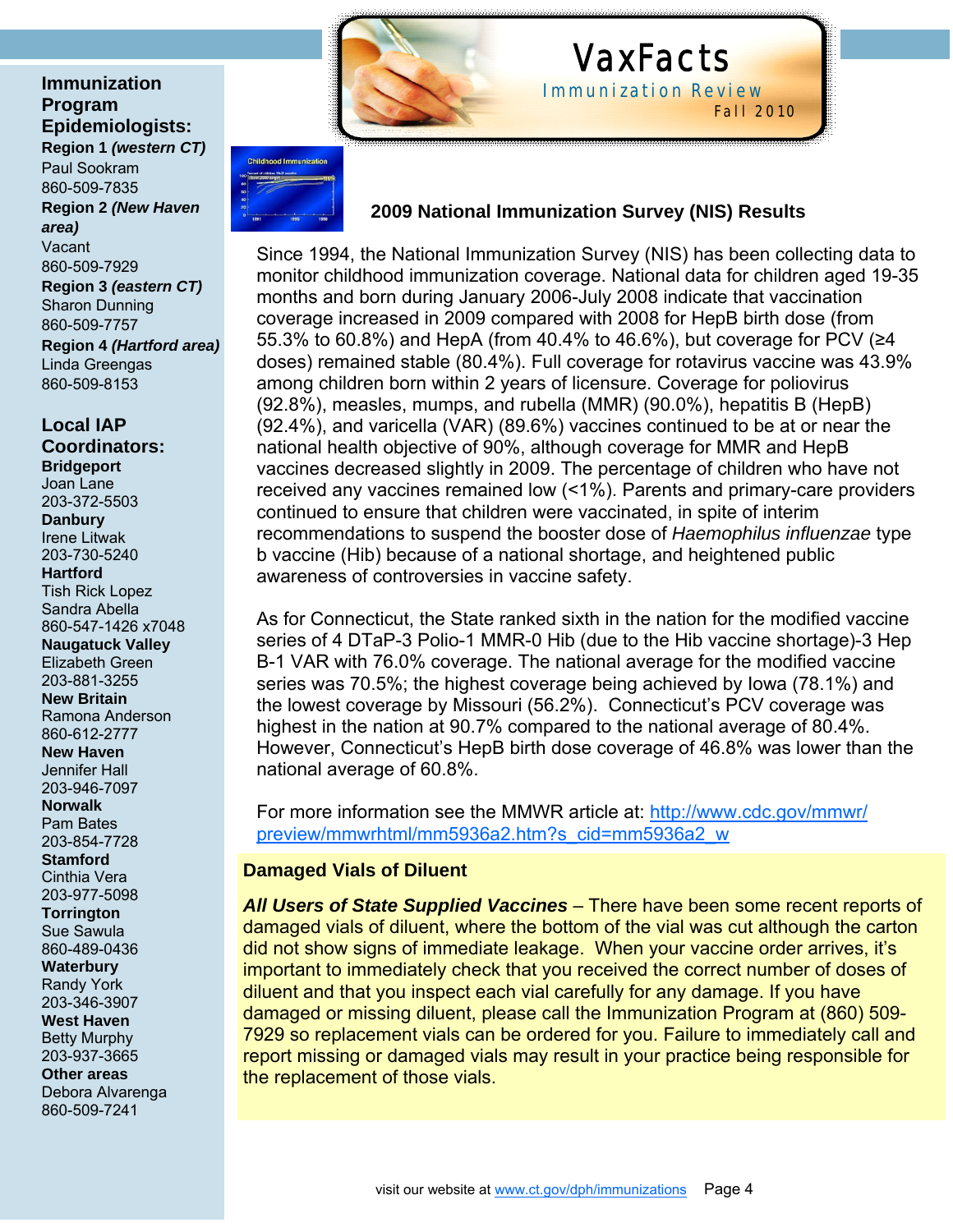#### **IMMUNIZATION RESOURCES**

#### •**CDC Public Health Training Network (PHTN)**  Listing of satellite

**broadcasts** net conferences and immunization updates http://www2.cdc.gov/phtn/

#### •**Immunize.org**

Resources for health professionals providing immunization information on childhood, adolescent and adult immunizations. VIS statements in multiple languages www.immunize.org

•CDC free influenza resources, posters, pamphlets, widgets www.cdc.gov/flu/ **freeresources** 

•Flu locator. Find a location for influenza immunizations. Sites are organized by zip code. Funded by Google. The site is available now.http:// www.lungusa.org/lungdisease/influenza/fluvaccine-finder/



### VaxFacts Immunization Review **Fall 2010**

 **Immunizations Communications** 

An excellent source of the latest information is the Immunization Program's website at www.ct.gov/dph/immunizations.

We are always updating our website with the latest memos and news regarding immunizations. If you scroll down to the bottom of our website page you will find many forms and documents in PDF format that can be easily opened and printed. It's a good idea to get in the habit of logging on at least once a week to ensure that you're updated on all the latest immunization news and memos.

Please take a look at and download some recently updated forms including the Vaccine Order Form (VOF), Transfer Form, Return Form, and "Answers to Commonly Asked Questions". We encourage you to download and use these updated forms and memos and discard old versions.

Our traditional form of communicating any new, critical or time-sensitive information to enrolled VFC providers is through our blast fax system. When you receive these documents please immediately take the time to read through the documents, take the appropriate actions, and communicate and post the information to your staff. For those providers who have given us their email addresses we are backing up these communication notices with email as well. Please check your email frequently. Also notify us with any new or revised email addresses so we may add or update our email list.

As always if you have questions, concerns or comments please contact us at 860-509-7929.



| 25 OPH; Inmunication Program |                                | Q - (3 - mi + + + bage + 3 Tgob +                                                                                                                                                                                                                                                                                                                                                                                                                                                                                                                                                                                                                                                                                                                                                                                                                                                                                                                                                                                                                                                                                                                                                                                                               |       |
|------------------------------|--------------------------------|-------------------------------------------------------------------------------------------------------------------------------------------------------------------------------------------------------------------------------------------------------------------------------------------------------------------------------------------------------------------------------------------------------------------------------------------------------------------------------------------------------------------------------------------------------------------------------------------------------------------------------------------------------------------------------------------------------------------------------------------------------------------------------------------------------------------------------------------------------------------------------------------------------------------------------------------------------------------------------------------------------------------------------------------------------------------------------------------------------------------------------------------------------------------------------------------------------------------------------------------------|-------|
|                              | 7. Exemption Forms<br>9. Forms | VEC PROVIDER RE-ENROLLMENT 2010.pdf<br>Please select from the following:<br>1. MMWR Hb vaccine recall and interim recommendations 12-19-2007(pdf)<br>2. Adult Immunizations<br>3. CT Immunization Registry and Tracking System (CIRTS)<br>4. ASTHO Advocacy Materials - Index: 2007<br>5. Chickenpox Outbreak Guidelines<br>6. Educational Materials NEW CNALTNE ORDER FORM 3-10<br>8. Vaccine Preventable diseases Fact Sheets<br>o Vaccine Order Form Instructions 2-10 (pdf)<br>o Patient Eligibility Screening Record: English<br>Spanish (pdf)<br>o Provider Profile 01-10 (pdf)<br>o Provider Agreement 01-10 (pdf)<br>o Vaccine Administration Record for Combined Children Adolescents<br>and Adults 10-08(pdf)<br>o Vaccine Backup Plan (pdf)<br>o Vaccine Order Form 3-18-10 (pdf)<br>o Vaccine Return Form 2010 (pdf)<br>o Vaccine Transfer Form 3-17-10(pdf)<br>o VAERS Form (pdf)<br>o Vaccine Eligibility Criteria 08/01/2010 (pdf)<br>o Varicella Case Report Form (pdf)<br>· Answers to commonly asked, vaccine ordering questions<br>o Mumps Case report with instructions 2-10.pdf<br>10. Immunization Action Plan (IAP)<br>11. IAP On Time Newsletter<br>12. Laboratory Testing<br>o Microbiology Testing Service Form (pdf) |       |
|                              | 13. Laws/Regulations           | a. Pallage fassurate sting consideration<br><b>CD</b> Internet                                                                                                                                                                                                                                                                                                                                                                                                                                                                                                                                                                                                                                                                                                                                                                                                                                                                                                                                                                                                                                                                                                                                                                                  | 4100% |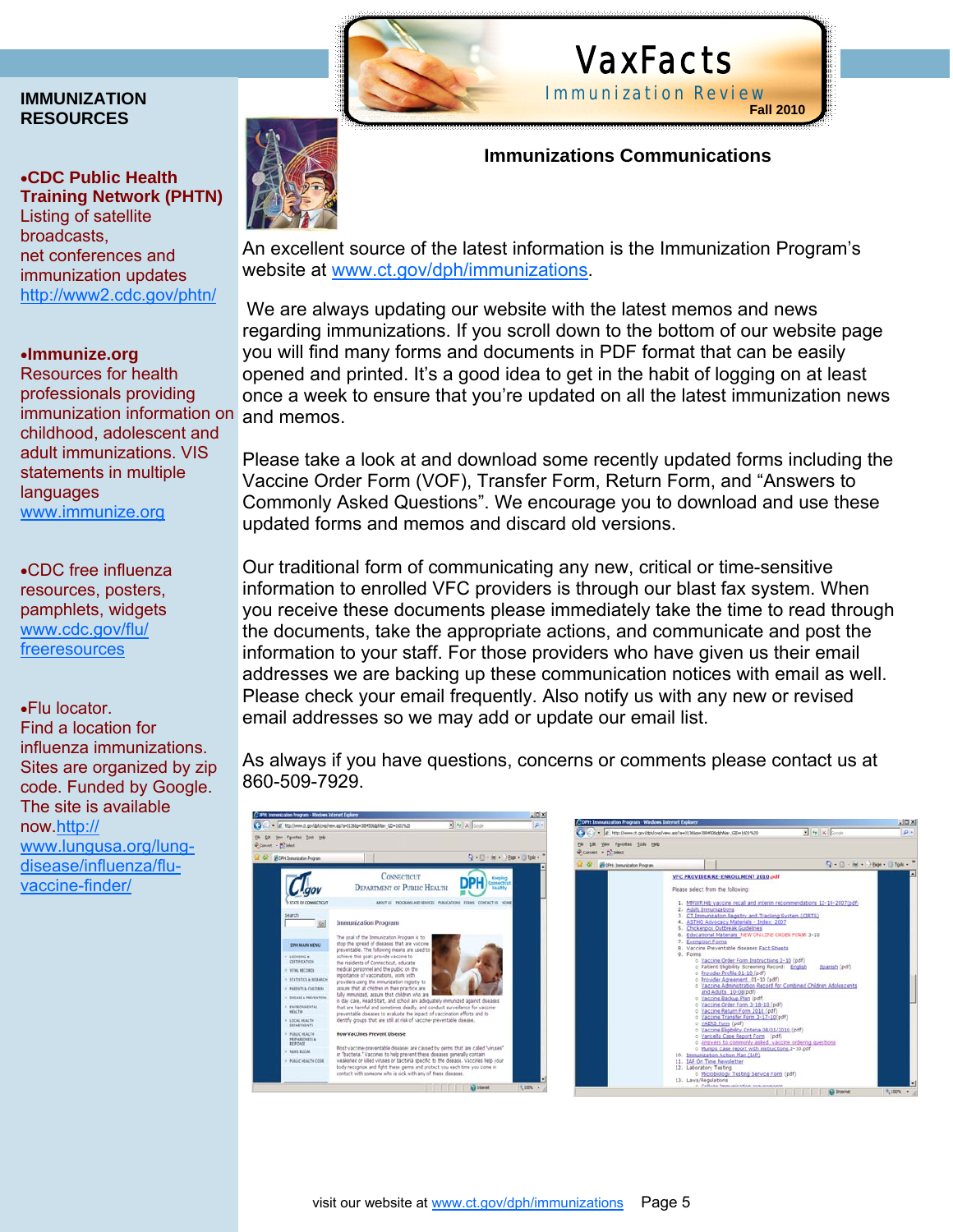

I

## VaxFacts Immunization Review

Fall 2010

#### **Teen Immunization Rates on the Rise — Especially in Connecticut**

National Immunization Survey-Teen (NIS-Teen)\* results released by the Centers for Disease Control and Prevention (CDC) in August show that teen vaccination rates are increasing nationwide. The survey of more than 20,000 teens aged 13–17 found that in 2009 there were increases in the percentage of teens in this age group who had received vaccines routinely recommended for 11- and 12-year-olds.

- For one dose of the tetanus-diphtheria-acellular pertussis vaccine (Tdap), coverage went up about 15 points to 56 percent;
- For one dose of meningococcal conjugate vaccine, coverage went up about 12 points to 54 percent;
- For girls who received at least one dose of human papillomavirus (HPV) vaccine, coverage increased 7 points to 44 percent. However, for girls who received the recommended three doses of HPV vaccine, coverage was only about 27 percent (a 9 percent increase).

The table below shows how Connecticut's teen immunization coverage rates compare with national averages. For each coverage measure, Connecticut exceeded the national average.

| Estimated vaccination coverage among adolescents aged 13-17 years, NIS-Teen, 2009 |              |                |                    |                                           |                        |               |                        |              |
|-----------------------------------------------------------------------------------|--------------|----------------|--------------------|-------------------------------------------|------------------------|---------------|------------------------|--------------|
| Vaccine doses recommended during childhood                                        |              |                |                    | Vaccine doses recommended for adolescents |                        |               |                        |              |
|                                                                                   | $\geq$ 2 MMR | $\geq$ 3 hep B | $\geq$ 1 varicella | $\geq$ 2 varicella                        | $\geq 1$ Td or<br>Tdap | $\geq$ 1 Tdap | $\geq$ 1 meningococcal | $\geq 1$ HPV |
| US                                                                                | 89.1%        | 89.9%          | 87.0%              | 48.6%                                     | 76.2%                  | 55.6%         | 53.6%                  | 44.3%        |
| <b>CT</b>                                                                         | 94.4%        | 96.3%          | 94.0%              | 62.6%                                     | 88.9%                  | 68.3%         | 68.1%                  | 61.2%        |

*\* The NIS-Teen is a random telephone survey of parents or care-givers, followed by verification of immunization records with health care providers. The survey estimates the proportion of teens aged 13 through 17 years who have received the three recommended pre-teen vaccines, as well as three of the recommended childhood vaccines, by the time they are surveyed.*

#### **CIRTS Coverage Rates for 2007 Birth Cohort**

Each year CIRTS (CT Immunization Registry and Tracking System) runs immunization coverage rates for providers throughout the State for their patients in the birth cohort that has turned two years old. This year CIRTS generated coverage rates for children in the registry born between January 1 and December 31, 2007 (85% of children born in CT in 2007 are in the registry). CIRTS also generates statewide rates by various vaccine series, by community health centers, by ambulatory care centers, by IAP areas, as well as rates for Medicaid patients and public versus private providers.

The OK-4,3,1,2,3,1,2-4 (4 DTaP, 3 IPV, 1 MMR given on or after first birthday, 2 or more Hib, 3 hepatitis B with one given on or after 24 weeks of age, 1 varicella given on or after first birthday or varicella disease, 2 to 4 PCV given age appropriately with one given on or after first birthday) coverage was 80% for the 2007 birth cohort.

For more information, see page 7 of this newsletter.